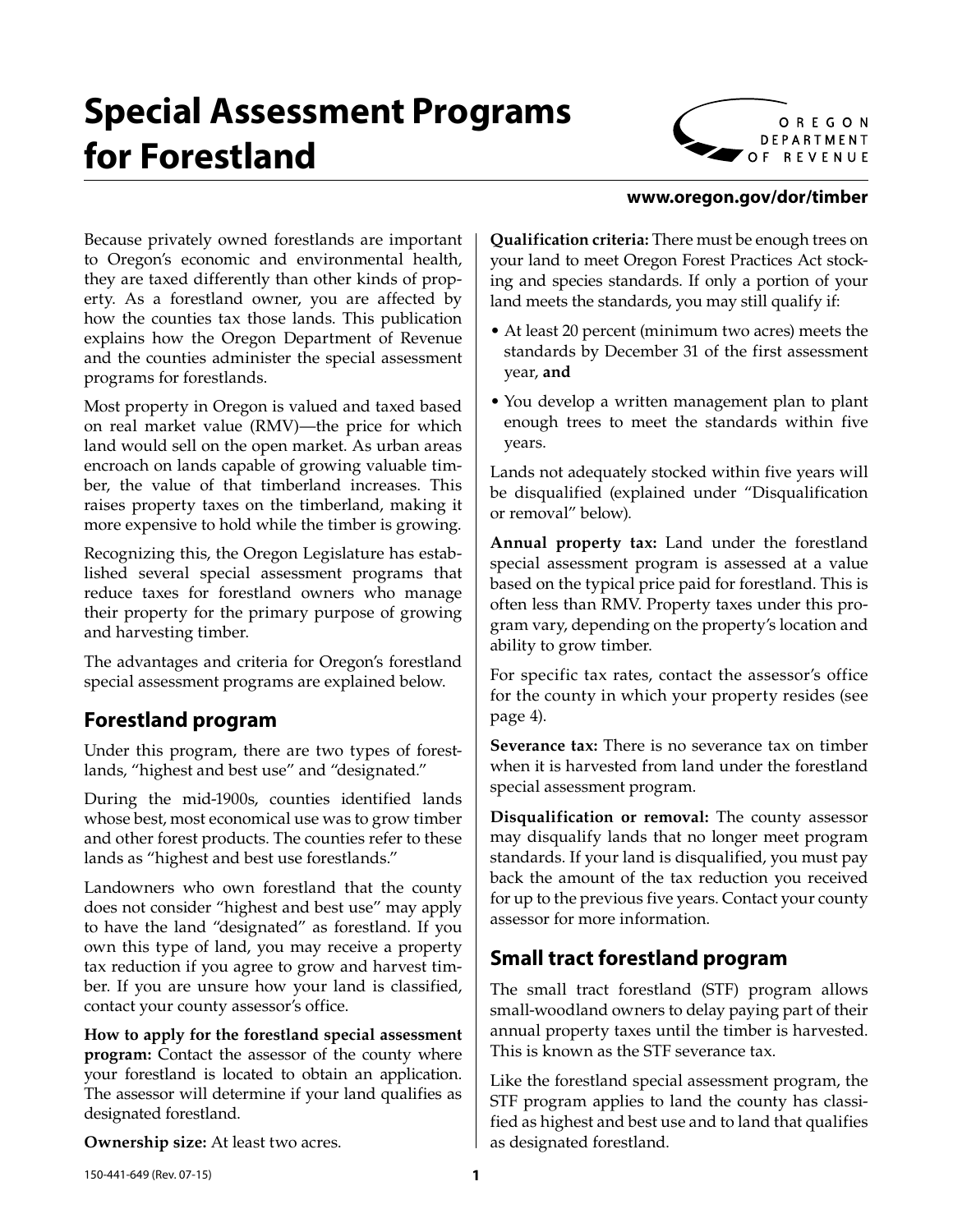A landowner pays annual property tax on 20 percent of the forestland's special assessment value. The STF severance tax is designed to recover the remaining 80 percent over the life of the property when timber is harvested.

**How to apply:** Contact the assessor in the county where the land is located. If the county has not classified the land as forestland, you will need to complete two applications: one to have your forestland classified as designated forestland, and one to qualify for the STF program.

Applications are available at the county assessor's office and online at www.oregon.gov/dor/timber.

The application must include all forestland within a single tax lot, and all contiguous parcels of forestland owned individually or by any other entity in which the applicant holds a majority interest.

Once property qualifies for the STF program, it cannot be removed from this program until it is sold or transferred to a new owner, or the use of the property changes.

**Ownership size:** At least 10 acres of forestland, but fewer than 5,000 acres.

**Qualification criteria:** The land must have enough trees to meet Oregon Forest Practices Act stocking and species standards.

If not all of your land meets these standards, you may still qualify if:

- At least 20 percent (minimum two acres) meets the standards by December 31 of the first assessment year, **and**
- You develop a written management plan to plant enough trees to meet the standards within five years.

Lands not adequately stocked within five years will be disqualified (see "Disqualification and removal").

**Annual property tax:** Land under the STF program is taxed at 20 percent of the forestland special assessment value.

Property taxes under this program vary, depending on the property's location and ability to grow timber.

For specific tax rates, contact the assessor's office for the county in which your property resides (see page 4).

**Disqualification or removal:** The county assessor may disqualify lands that no longer meet program standards. If your land is disqualified from this special assessment, you must pay back the amount of the tax reduction you received for up to the previous 10 years. Contact your county assessor for more information.

Once land is disqualified from the STF program, it cannot qualify again for five years.

**Change from one forestland option to another:** Properties remain under the STF program until ownership is transferred or the property is no longer used as forestland.

**STF severance tax:** The STF severance tax applies to timber harvested from STF program lands. Because the landowner pays 20 percent of the annual property tax, the severance tax recovers the remaining 80 percent when timber is harvested.

**Tax rates:** The tax rates for the STF severance tax is in dollars per 1,000 board feet (\$/MBF).

Rates may change annually to reflect changes in specially assessed forestland value. Value increases are limited to 3 percent annually. The rate change for specially assessed forestland value is set each June 1.

Contact us or visit our website for current year rates.

**What is taxed?** Generally, logs or chips removed from land under the STF program are taxed. Log loads sold by the ton are taxed unless they consist of small, utility-grade logs less than 5 inches in diameter. Utility or lower grade logs are exempt from this tax.

The following rates convert log load weight (tons) to thousands of board feet (MBF):

- Loads of logs containing a minimum of 20 percent of the log count with a 5-inch, 6-inch, and 7-inch scaling diameter are converted to MBF by dividing the tons by the "Chip logs" conversion factor of 11.
- Loads of logs in which all logs measure 5-inch scale and larger or the load contains three or more logs with 8 inch or larger scaling diameter are converted to MBF by dividing the tons by the "Saw logs" conversion factor of 7.5.
- Loads of chips are taxable unless they are made from utility grade or lower grade logs and are used as "hog fuel."
- Logs scaled as utility grade or lower are **exempt** from this tax.

**Tax forms:** Tax forms for the STF severance tax are mailed by the Department of Revenue in December of the harvest year, or the next January. The department identifies potential harvesters and mails the forms based on information provided on the notification of operations from the Department of Forestry and the STF applications from the county assessors.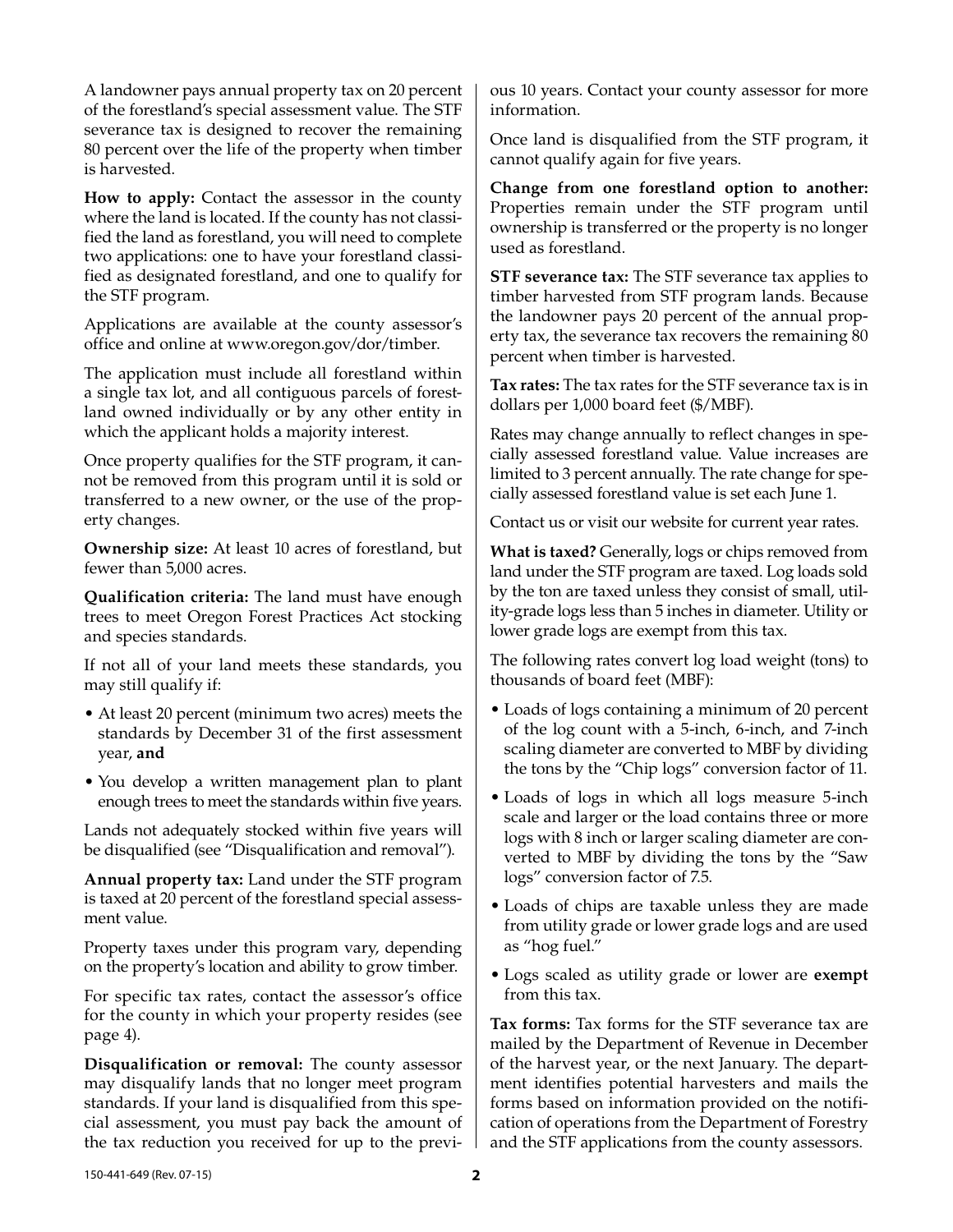The law requires timber owners to mail completed returns to us, even if no tax is due. For contact information, see "Where to go for help," last page.

**Due date:** The STF severance tax is due January 31 of the year following the harvest.

Late returns are assessed penalty and interest. A 5 percent penalty is assessed for returns filed between January 31 and April 30; a 25 percent penalty is assessed for returns filed after April 30.



#### **Where does this tax money go?**

# **Farmland converted to forest**

**(**Western Oregon only**)**

Land in western Oregon counties (see county list, page 4) planted with trees that may grow into commercial timber and that has been taxed as farmland for 10 years may continue to be valued as farmland until the trees reach the age of 40. At that time, the farmland must be converted to forestland.

**How to apply for this tax program:** Contact the assessor in the county where the land is located.

**Ownership size:** At least two acres.

**Qualification criteria:** The land must have enough trees to meet Oregon Forest Practices Act stocking and species standards.

If the land does not currently meet these standards, you may still qualify if:

• At least 20 percent (minimum two acres) meets the standards by December 31 of the first assessment, **and**

• You develop a written management plan to plant enough trees to meet the standards within five years.

Lands not adequately stocked within five years will be disqualified (see "Disqualification or removal" below).

**Annual property tax:** Tax under this program is based on the land's ability to yield farm products. This value is usually less than the RMV.

**Disqualification or removal:** The county assessor may disqualify lands that no longer meet program standards. If your land is disqualified, you must pay back the amount of the tax reduction you received for up to the previous five years. Contact your county assessor for more information.

# **Farm woodlot**

Often, specially assessed farmland has a timbered area adjacent to farmed land. If your land includes this type of acreage, you may put up to 20 acres of it into a farm woodlot. Farm woodlot property is valued as if the underlying land were used for farm purposes. The forestland must be adjacent to the assessed farmland.

**How to apply for this program:** Contact the assessor in the county where the land is located.

**Ownership size:** There is no minimum size for this program, but land cannot exceed 20 acres.

**Qualification criteria:** The species and stocking requirements of specially assessed forestland do not apply, however, the land must be growing trees.

**Annual property tax:** Land under this program is assessed at a value, based on its potential farm or ranch income. The value is often less than RMV and may be less than specially assessed forestland values.

**Disqualification or removal:** The county assessor may disqualify lands that do not meet program standards. You must pay back the amount of the tax reduction you received for up to the previous 10 years. Contact your county assessor for more information.

# **Home-site values**

Home sites associated with forestland special assessments are valued separately from the land.

Qualifying home sites used in conjunction with more than 10 acres of qualifying forestland receive special assessment for the land under the dwelling. This is the average market land value of all land of common ownership contiguous to the home site. A maximum